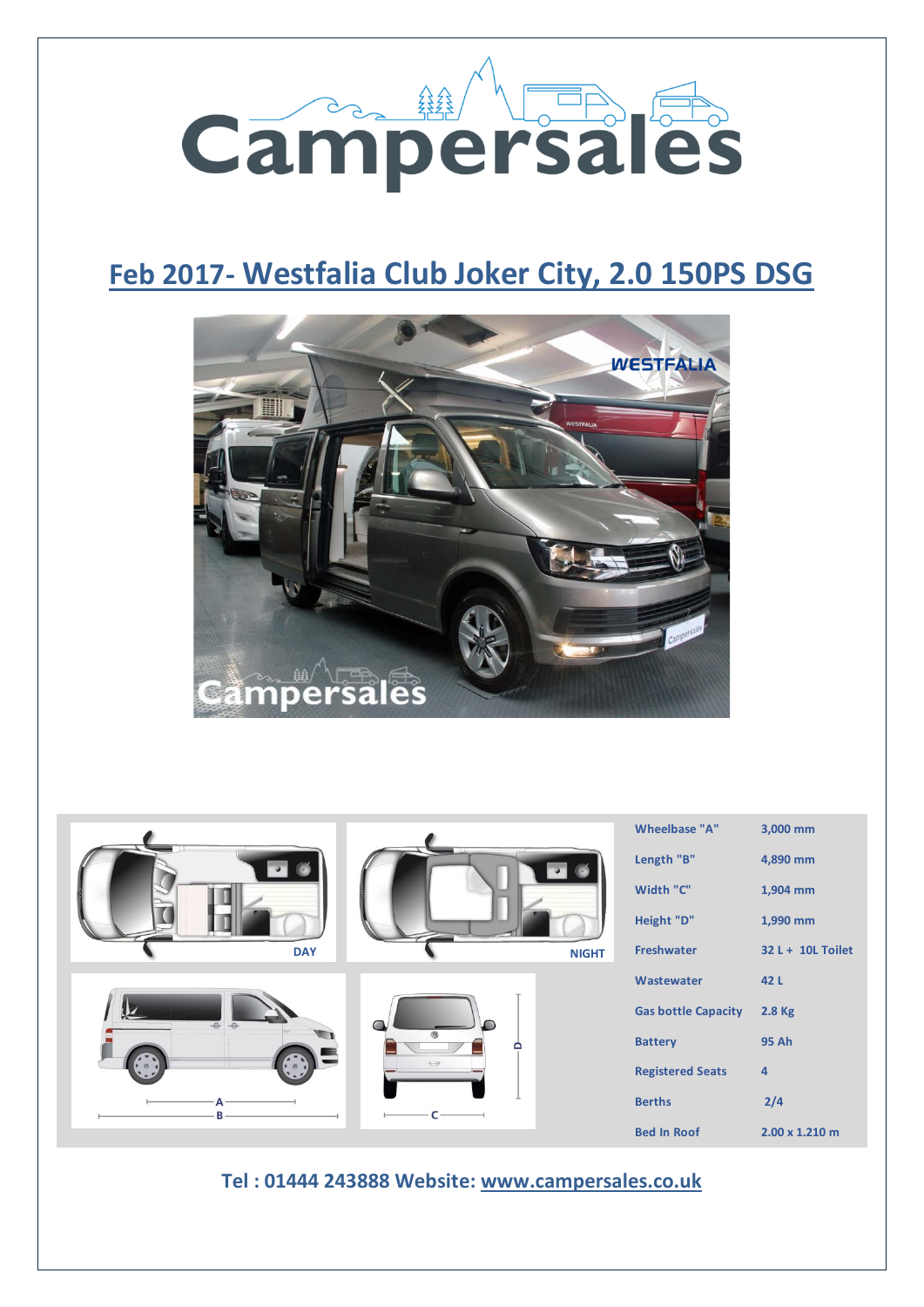

## **This vehicle package is made up as follows:**

| <b>MODEL:</b>                                                                                                                                                                                                                                                                                                                                                                                | <b>Club Joker CITY DSG</b>                                                                                                                                                                                                                                                                                                                               |
|----------------------------------------------------------------------------------------------------------------------------------------------------------------------------------------------------------------------------------------------------------------------------------------------------------------------------------------------------------------------------------------------|----------------------------------------------------------------------------------------------------------------------------------------------------------------------------------------------------------------------------------------------------------------------------------------------------------------------------------------------------------|
| <b>BASE VEHICLE:</b>                                                                                                                                                                                                                                                                                                                                                                         | VW Transporter T6 Short Wheel Base                                                                                                                                                                                                                                                                                                                       |
| OPTIONAL EQUIPMENT                                                                                                                                                                                                                                                                                                                                                                           |                                                                                                                                                                                                                                                                                                                                                          |
| Base Vehicle Mass in running order (VO (EU) 1230/2012)*                                                                                                                                                                                                                                                                                                                                      |                                                                                                                                                                                                                                                                                                                                                          |
|                                                                                                                                                                                                                                                                                                                                                                                              | 2,01 TDI EU 6 SCR BlueMotion Technology 110 kW (150 HP), 7-gear DSG                                                                                                                                                                                                                                                                                      |
| <b>Comfort Pack Includes:</b>                                                                                                                                                                                                                                                                                                                                                                |                                                                                                                                                                                                                                                                                                                                                          |
| Swivel driver seat (not height adjustable)<br>adjustment, heating and folding-in of mirrors<br>Seats with heating in driver cabin, with separate control for LH and RH<br>Tire check indicator<br>Cruise control<br>Air conditioning "Climatic" (semi-automatic) in driver cabin<br>Multi-functional display "Plus"<br>LED package, indirect and dimmable lights<br><b>Exterior Package:</b> | •Radio "Composition Colour" incl. pre-installation for mobile phone with w-lan<br>Electric package III: power-operated windows, outside mirrors with painted housing, electrical<br>Heating for windscreen washer nozzles in front and water filling level indicator<br>Multi-functional leather steering wheel with controls for radio and mobile phone |
| • Fog lights incl. cornering lights<br>Door handles in vehicle colour<br>paint)                                                                                                                                                                                                                                                                                                              | • Painted bumpers in vehicle colour (only in combination with Candy White, metallic or pearl effect                                                                                                                                                                                                                                                      |
| Load increase to 3T                                                                                                                                                                                                                                                                                                                                                                          |                                                                                                                                                                                                                                                                                                                                                          |
| 17"-chassis and brake system incl. alloy wheels "Devonport"                                                                                                                                                                                                                                                                                                                                  |                                                                                                                                                                                                                                                                                                                                                          |
| Power-operated closing assistant for sliding door, right-hand side                                                                                                                                                                                                                                                                                                                           |                                                                                                                                                                                                                                                                                                                                                          |
| Metallic paint - Mojave Beige                                                                                                                                                                                                                                                                                                                                                                |                                                                                                                                                                                                                                                                                                                                                          |
|                                                                                                                                                                                                                                                                                                                                                                                              | Leather for driver and co-driver seat as well as double seat bench in leather.                                                                                                                                                                                                                                                                           |
| Side and head airbags                                                                                                                                                                                                                                                                                                                                                                        |                                                                                                                                                                                                                                                                                                                                                          |
| ParkPilot, acoustic alarm signals front and rear area                                                                                                                                                                                                                                                                                                                                        |                                                                                                                                                                                                                                                                                                                                                          |
|                                                                                                                                                                                                                                                                                                                                                                                              | Front bed integrated to seat bench with cold foam mattress approx. 900 x 1,800 mm,                                                                                                                                                                                                                                                                       |
| Magnetic shower curtain                                                                                                                                                                                                                                                                                                                                                                      |                                                                                                                                                                                                                                                                                                                                                          |
| Camper outdoor package                                                                                                                                                                                                                                                                                                                                                                       |                                                                                                                                                                                                                                                                                                                                                          |
| DAB radio                                                                                                                                                                                                                                                                                                                                                                                    |                                                                                                                                                                                                                                                                                                                                                          |
| 1 Additional Leisure battery                                                                                                                                                                                                                                                                                                                                                                 |                                                                                                                                                                                                                                                                                                                                                          |
|                                                                                                                                                                                                                                                                                                                                                                                              |                                                                                                                                                                                                                                                                                                                                                          |

**Misrepresentation Act:** These particulars are set out as a general outline for the guidance of intending purchasers and do not constitute part of a contract. All descriptions, dimensions, reference to condition and other details are given in good faith and are believed to be correct, but intending purchasers should not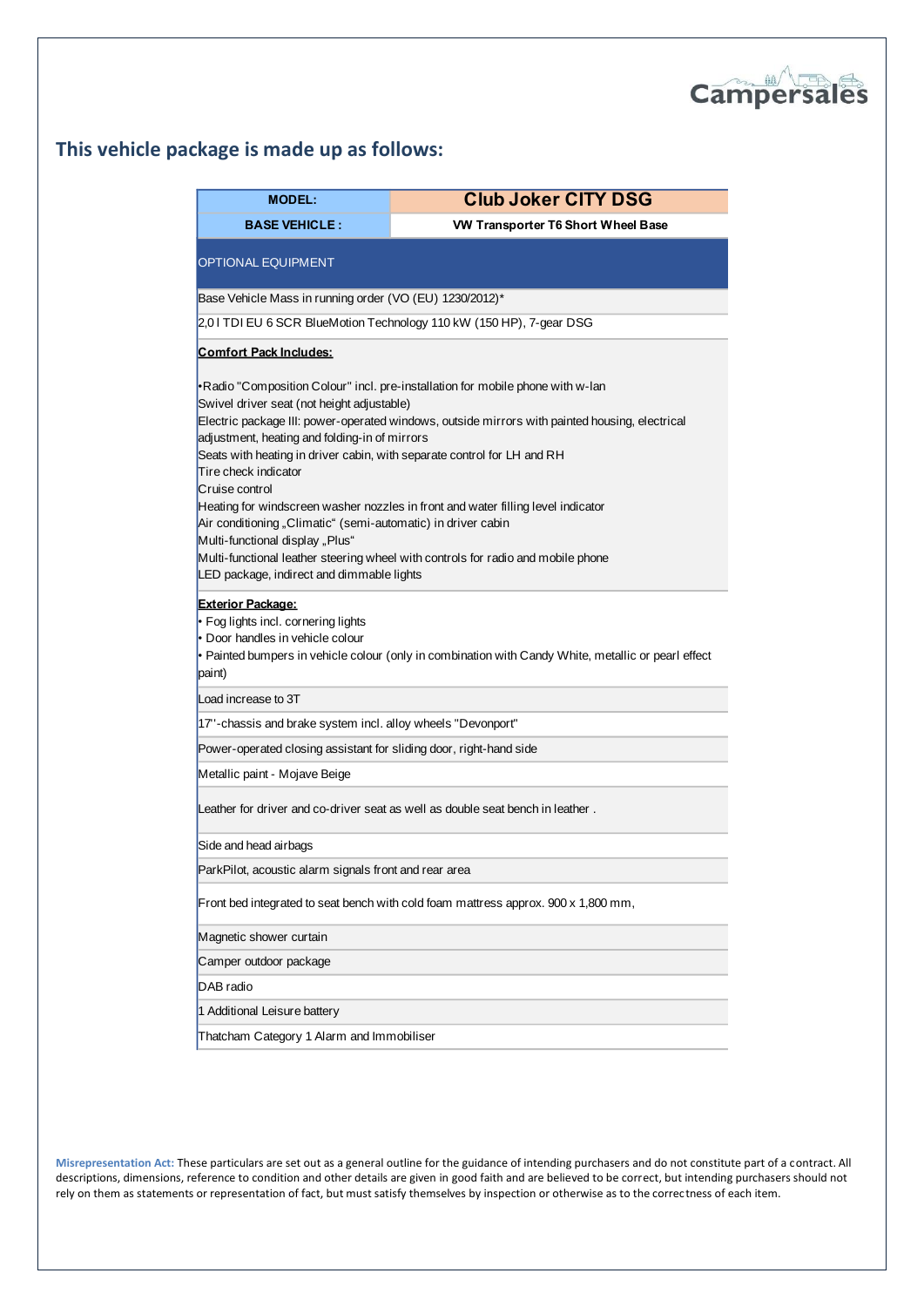## **Westfalia Club Joker**



From the unveiling of the original Westfalia Club Joker back in the 1990's, to the present day, this iconic model has continued to captivate the camper van world, proving time after time that the collaboration between Westfalia and Volkswagen is as harmonious and stunning as ever. Thanks to Westfalia's renowned and innovative solutions, the NEW Westfalia Club Joker boasts an ample living area, a huge, spacious, comfortable sleeping room in the insulated high roof, a galley kitchen and its own bathroom wet room, all fitted in to a VW T6 SWB; all the features of a motorhome, in a compact vehicle!

### **Standard Features**

#### **Engines and gearboxes**

- Volkswagen Transporter 6th generation with short wheel base
- 2,0 l TDI 75 kW, 102 HP
- Front-wheel drive
- 5-gear manual
- Euro 6

#### **Dimensions and weights**

- L / W / H 4,890/ 1,904/2,000 mm
- Wheel base 3,000 mm
- Permissible total weight 2,800 kg
- Fuel tank 70L

#### **Comfort, design and safety**

- Swivel passenger seat
- Driver cabin seats with arm rests and lumbar support, fabric "Simora"
- Centrally-controlled locking system with remote control and control from inside
- 2 foldable remote-control key
- Power-operated front windows
- Electrically adjustable and heated outside mirrors
- Glazed rear tailgate
- Standard paint Candy White, Bright Orange, Summer Blue, Pure Grey, Cherry Red, Deep Ocean

• Bumpers, housing of outside mirrors and handles in black

- Cup holder in driver cabin, cigarette lighter, 12V socket
- Central wheel cap
- Reinforced glass fibre pop-up roof painted in vehicle colour
- Additional dust protection outside
- Daytime running light
- ESP with brake assistant system, ABS, TCS, hill hold control
- Power steering
- Driver and passenger airbags
- Halogen headlight
- Rear window wiper and washer system
- Underbody protective coating
- On-board tools, tire repair kit (12 V compressor station and tire sealant), first-aid kit, warning triangle
- 16" chassis with 16" brake system, 16" steel wheels (75 kW/ 110 kW) and 17" chassis with 17" brake system, 17" steel wheels (for 150 kW) (spare wheel not possible)
- Start-stop-system with storage of breaking energy
- Heating and fresh air supply with multi-stage ventilation
- Camper preparation (electronic interface for converters,
- reinforced seals, dimmable instrument lights)
- Grab handle on A-pillar
- Foldable handles and seat storage, cab reading lamp, sun glass box
- Carpet in drivers cabin VW
- Isotherm Set Blinds for Cab and Rear Window
- Dashboard "Multivan" incl. trim strip "Anthracite" and "Dark Silver Brushed"

#### **Living and sleeping**

• Comfortable double seat with 2 three-point safety belts in the passenger area with storage compartment under seat bench

- High-quality scratch resistant furniture High Pressure Laminate surfaces
- Robust floor
- Westfalia pop-up roof with convertible double bed, approx. 1,210 x 2,000 mm with comfortable cold foam mattress and point elastic plastic spring elements
- Multifunctional cabinet behind the seat bench (not in combination with optional bed mounted to seat bench)
- Large dining table, can be stored in the sliding door
- Fixed cassette toilet with integrated water tank
- Reinforced glass fibre shower tub with two siphons (not in combination with 4-Motion)
- Warm water boiler including retractable shower faucet
- Large wall-cupboard in the rear left
- Multi-functional cabinet with many storage

compartments, cutlery box and built-in gas bottle box (2.8 kg), drawers with soft-close system

- 2-burner gas stove with piezo ignition and glass cover,
- high-quality stainless-steel sink with structured surface • Compressor-type refrigerator, 50 l with temperature
- control linked to central electric system • Fresh water 32 l, waste water tank 42 l inside, 12 V fresh water pump
- Diesel-operated heating 3KW
- Central electronic system to control and monitor the most important on-board functions
- 95 Ah AGM additional battery with adapted battery charger
- Interior lighting with energy efficient LED lamps
- 2 Seitz S4 side windows with flyscreen and blind
- Privacy glassing